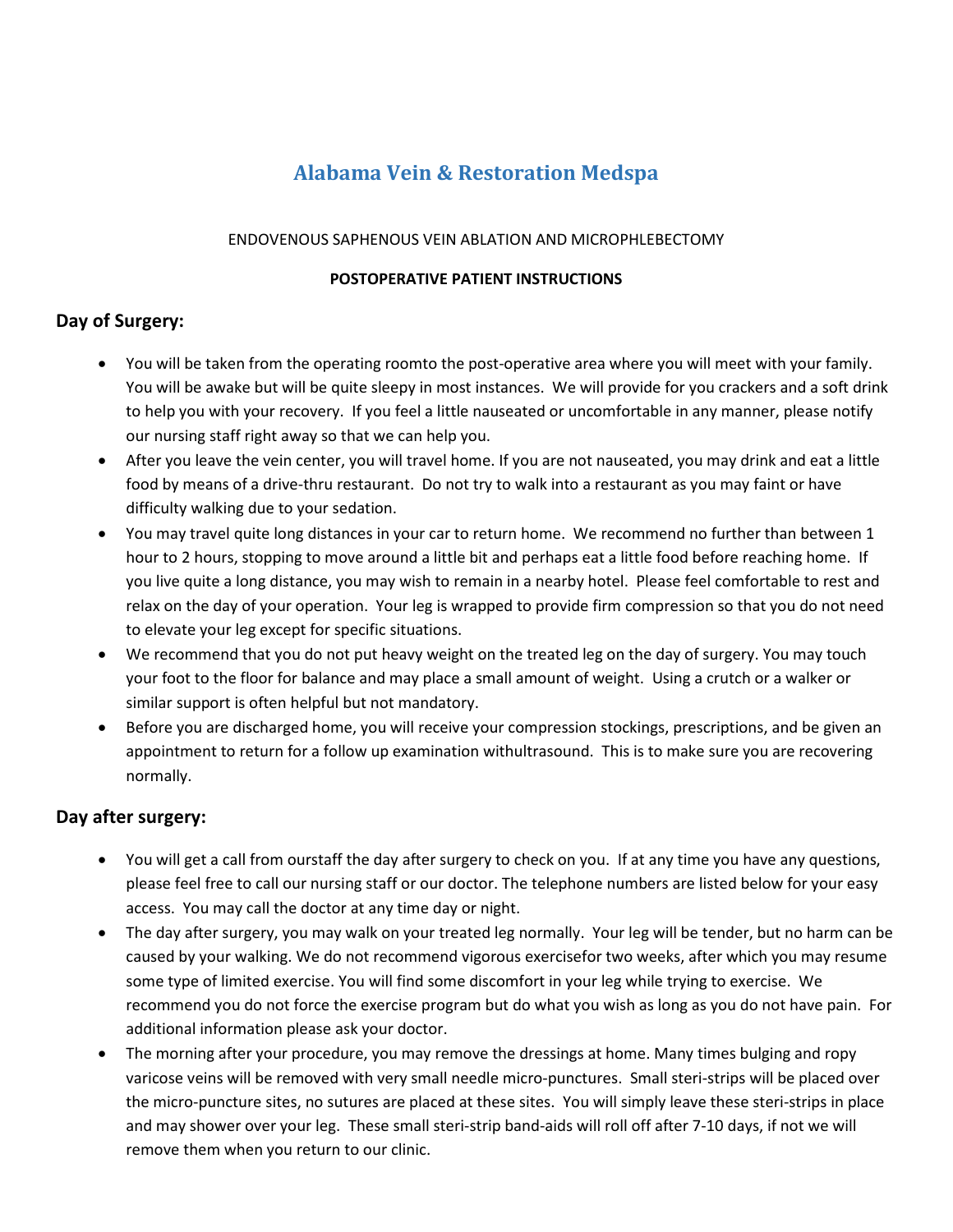- Once your wraps have been removed and you shower,you will put on your thigh high compression stocking. We require that you wear these stockings during the daytime for the next two weeks. Compression hose will keep the treated veins in a collapsed state and allowmore rapidhealing. Often you will not have as much bruising or discomfort while wearing the compression stocking. Feel free to continue to wear compression hose after two weeks.
- Post-operative pain is usually quite minor. If possible, please be sure to take Ibuprofen 400 mg to 600 mg two to three times a day for at least two weeks. It will relieve your discomfort most of the time. You may receive a prescription for pain medication. This prescription is a narcotic and you may choose not to have this filled. You will find that the second week after your procedure is often associated with a little more tenderness in the inside of your thigh. This is simply due to the increased inflammation and is part of the normal healing process. Please continue to take the Ibuprofen until you no longer are having discomfort. You also may use an ice pack in the morning and a heat application in the evening to minimize any discomfort. Ice will help control the inflammatory reaction and heat will help the vein begin to dissolve away more rapidly. Most importantly, taking some type of anti-inflammatory medication will be very beneficial.

### **Weeks after surgery:**

- Avoid soaking in hot tubs or spas for at least six weeks after surgery or cleared by your doctor.
- The inside of your thigh, and/or the back of your calf, may become red and tender during the first 2 weeks after surgery. The second week is often more intense than the first. This is the body's normal inflammatory response to the successfully closed vein. You will note that your leg and foot will swell somewhat for the next couple of months. Usually two months to four months are required during the healing process before swelling tends to diminish.
- You may develop painful lumps which are closed varicose veins or blood which has collected under the skin. These lumps will become tender and are often a concern to our patients. These changes are also normal and are a good sign of a successful treatment. These lumps will completely disappear over the next couple of months.
- Skin numbness is a fairly common postoperative occurrence, noted on the inside of the thigh, sometimes on the front of the calf, and sometimes all the way down to the foot. Skin numbness is a minor problem due to close proximity of the origins of some of the skin nerves to the treated vein. In almost every case, the nerves tend to reawaken or simply grow back. Return of skin sensation most often occurs at least within one year. These nerves have no motor function and therefore are simply an annoyance due to the numb feeling at certain spots.
- Although your leg vein circulation has been corrected and restored to normal, we still recommend that you wear compression stockings when you travel distances longer than one hour. If you travel by airplane, wearing compression stockings are particularly helpful to prevent you from developing leg vein blood clots.
- Once you're home, please feel free to call our office or Dr. Hunt's cellular phone if you have any concerns. Most of the time of you will be answered directly, if not your call will be returned in a very short time.

| Alabama Vein & Restoration Medspa (205)823-0151 |                  |
|-------------------------------------------------|------------------|
| Toll Free Phone Number                          | (877) 268-VEIN   |
| Dr. Hunt (Cell Phone)                           | (901) 482-9739   |
| Sylvia Eldridge, PA-C                           | $(205)$ 515-7182 |